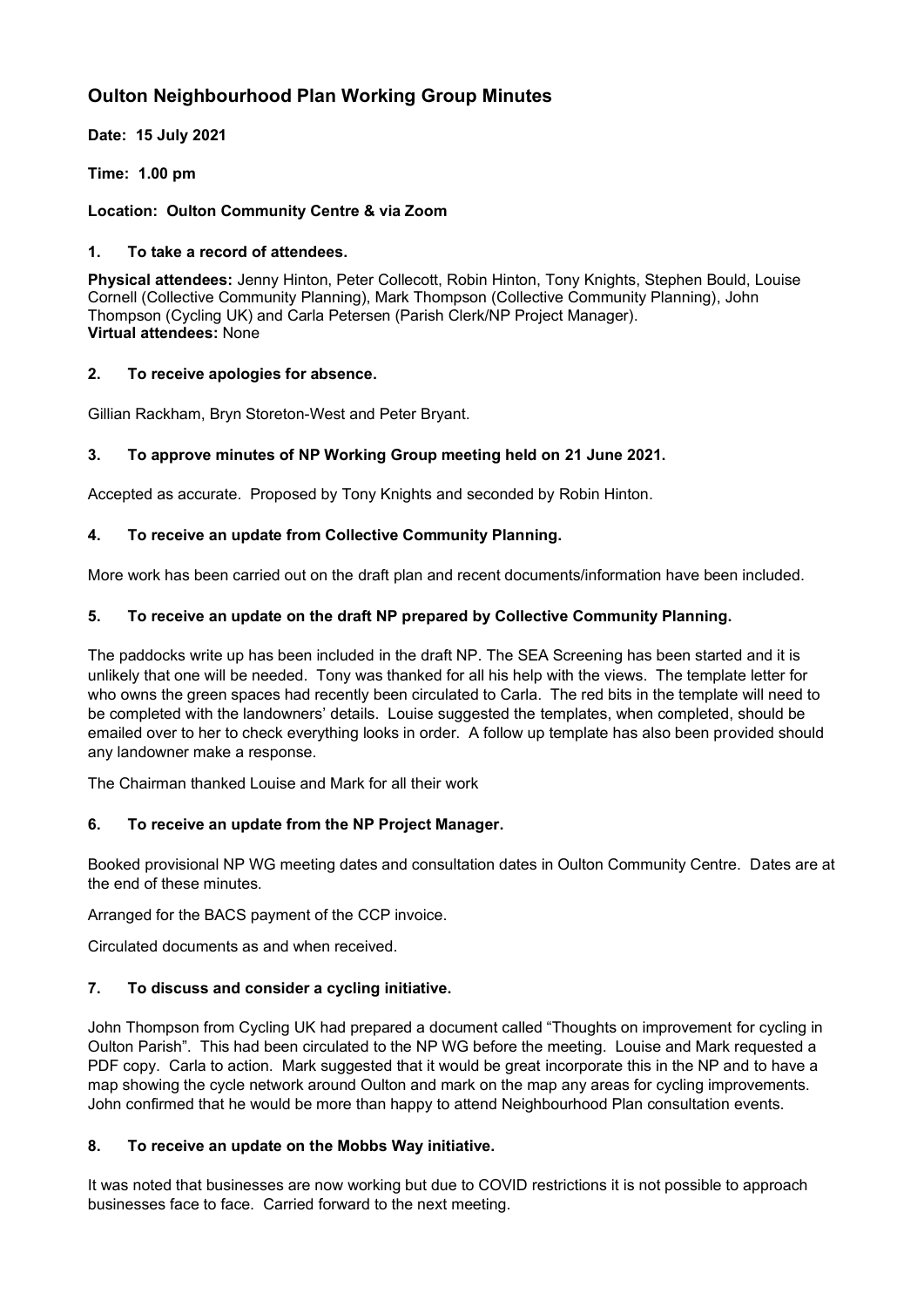### **9. To receive an update on the pond at Jenkins Green.**

The wildlife at the pond has disappeared and it is thought that the otter is to blame. John Sarbutt will be having a meeting with Suffolk Wildlife Trust in the next few weeks to discuss how best to the manage the pond and how to prevent the bank from slipping into the pond.

#### **10. To receive an update on the telephone box.**

Two boxes of replacement panes have been ordered and new door straps. The exterior has been painted. Funding for the purchase and installation of a defibrillator has been agreed. Wooden planters have been made and the measurements will be given to Carla to enable a planning application to be submitted to SCC.

### **11. To receive an update on the toddler swing at Brendon Close.**

The Parish Council had submitted a grant application for 50/50 funding for the toddler swing at Brendon Close. Unfortunately, the application had been unsuccessful because the number of applications received exceeded the allocated funding. The Parish Council has since found out that the Woods Meadow development, next to the Limes Academy School, will have a play area installed including a toddler swing. The Parish Council will make enquires regarding the new play area. County Councillors have confirmed that they will offer financial help towards the toddler swing from their Locality budgets if necessary.

### **12. To receive update from NP Working Group members.**

Tony reported receiving letters from residents of Fallowfields regarding speed humps. The speed humps were originally installed for the planned school. The school is no longer going to be built and work on building houses has already started. Some residents on Fallowfields want the humps removed and other around the last part of Fallowfields want humps installed. On 26July 2021, the junction of Fallowfields and Park Meadows will be blocked off to enable work to be carried out on the road in Fallowfields. The Parish Council had not been advised of this work. Residents had been notified by letters through their doors. Whilst the works are being carried out residents will exit Fallowfileds using the Tubby Walk exit. The bollards will be removed during this time.

Stephen reported that he is still carrying out investigations and confirmed that the Diocese of Norwich covers Lowestoft.

Tony and Jenny have put their names down to visit Lowestoft Archives to look at the Lothingland Hospital records. The waiting list is a long time.

Bryn had provided a report in his absence. He has been looking carefully at the Holly Hill Playing Field and reported that is such a pleasure to see the amount of wildflowers and life on it because of it not being cut: it has invariably been cut in the past years gone by and so this spectacle has been lost. Things are changing and the importance of these havens have now been acknowledged to both wildlife and people alike. A brief amateur survey was carried out on the field and some photos were taken and a chart printed off and laminated, one of which is on the field gate along with a notice for it to not be cut until the end of August. A mower width pathway has been cut so that the ambience can be enjoyed. A copy of the sightings to be forwarded to Louise and Mark for including in the NP. Agreed that ESC should be contacted and a request that Holly Hill playing field should not be cut until end of August. This should tie in nicely with the installation date of the two agreed benches.

#### **13. To review timescales and consider what we need to do to keep to key milestones.**

Further work will need to be carried out on the cycle network. Landowners' letters will need to be sent out. SEA Screening will be completed and submitted to ESC.

#### **14. To agree the date of the next meeting**

The date of the next meeting was confirmed as Thursday 19 August 2021 at 1.00 pm in Oulton Community Centre.

The following dates were agreed: